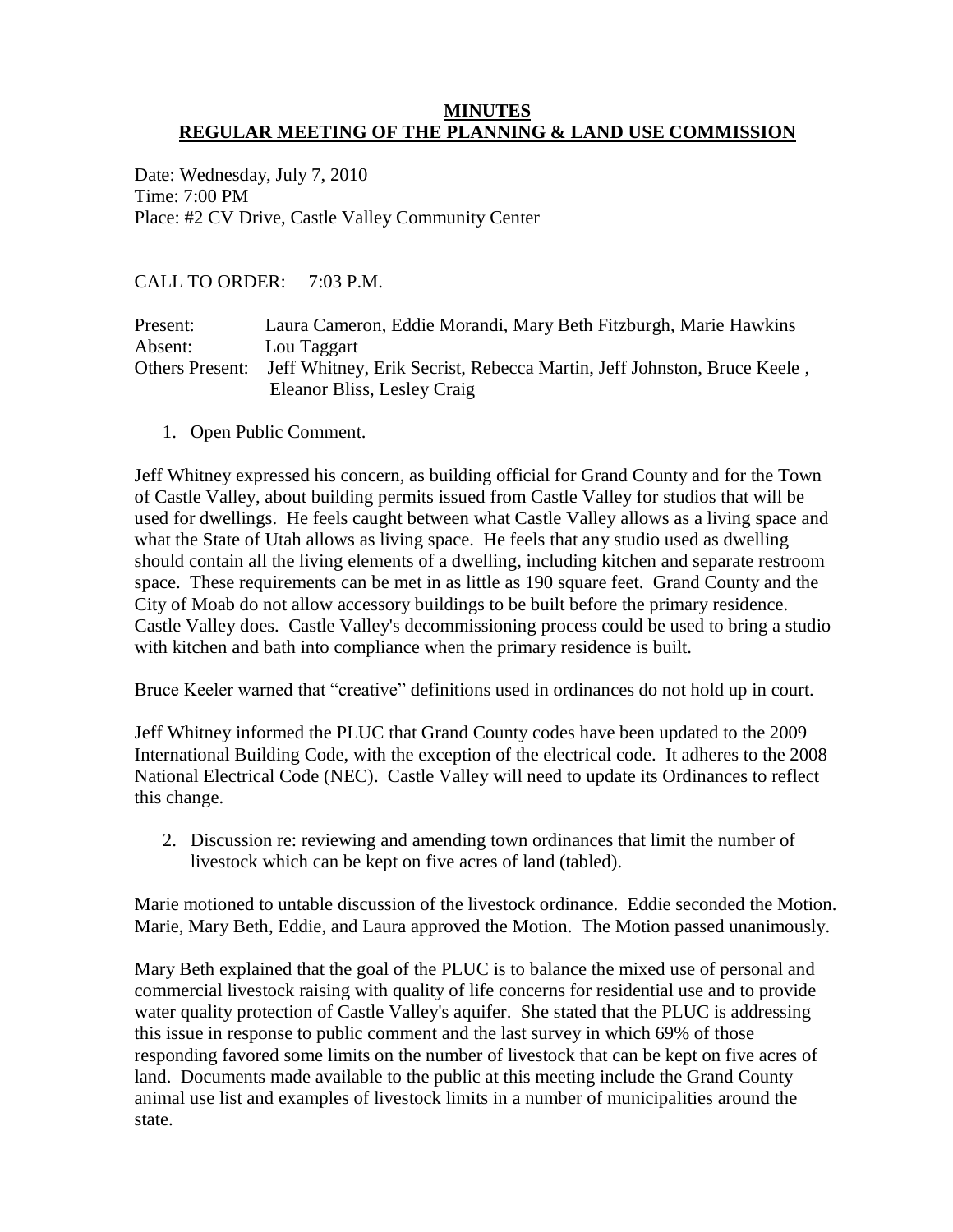Jeff Johnston asked where the PLUC currently stands on this issue. Mary Beth described one idea that would designate one acre of each lot as residential, which would leave four acres for livestock raising. Two animal units per acre would be permitted which equals eight animal units for four acres. Animal units are based on the animal's grazing impact on the land. Only some of the Utah municipalities use the animal unit model. Some use other point systems. There is no standard throughout the state. In Grand County, one cow equals one animal unit, but ten goats are allowed for each unit, and 50 chickens constitute a unit. More animals could be allowed through the Conditional Use Permit process. Property owners would have to show that they can mitigate the effects of more animals.

Jeff Whitney stated that he currently exceeds eight animal units on his property. He acknowledged the impact that animals have on the land and on neighbors. He remembered being able to smell a neighbor's goat at one point. He considered that to be part of living in a rural area.

Eleanor Bliss emphasized the impact that animals have. The land can turn to dust within a month.

Jeff Whitney stated that a person has to be responsible. He has five horses, two buffalo, one brood pig, and 50 chickens, but his property is not denuded. He noted that not everyone grazes their animals.

Bruce Keeler mentioned that current owners with more animals will be grandfathered in.

Eleanor Bliss noted that there are now more people in the Valley, so there are more issues.

Jeff Whitney commented that his septic probably had a greater effect on water quality than his animals.

Eleanor Bliss reminded the PLUC that the height of the water table varied throughout the Valley. She suggested that fewer than eight animal units be allowed.

Erik Secrist did not want to see agriculture phased out in Castle Valley. It is one of the few places in the County with arable agricultural land. He felt that agriculture should remain an accepted (permitted) use.

Eleanor Bliss told of a herd of 80 cows which found their way out of a fenced area near her property and ate everything. She noted that she supports what Erik is doing and wants to encourage creative husbandry. More often than not, it seems animals are just stuck someplace.

Erik Secrist expressed his concern about abuse of animals and the land. While he would not want 8 animal units of goats to care for, he would not want to impose that decision on others who might operate differently. He currently has 15 goats.

Jeff Johnston noted that one chicken equals .02 units, which would allow more than the 50 chickens mentioned earlier.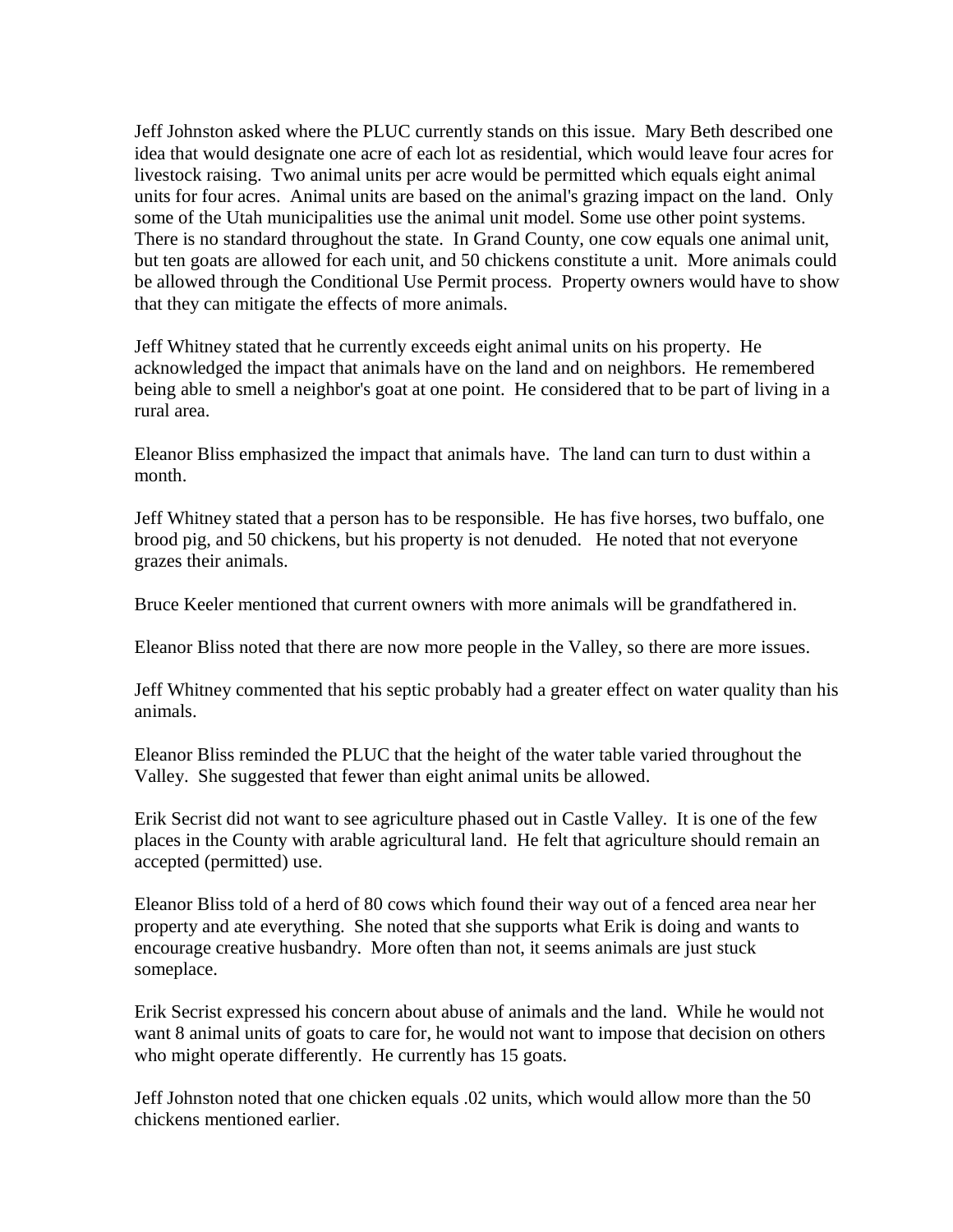Jeff Whitney responded to a question from the PLUC about the land impact from animals in other parts of Grand County. He said that very few places max out their animal use limits. There are a few horse boarding places and the George White ranch, both in Rural/Residential areas that come close. Grand County does not regulate animal use on property over five acres.

Eleanor Bliss said that the concern amongst neighbors of the dairy proposal in the lower valley was the clearing of the ground and overpumping of the aquifer.

Jeff Whitney stated that his well is not losing water.

Mary Beth noted that some people on the rim have lost water just from residential use.

Jeff Johnston suggested establishing different zones for different parts of the Valley and/or connecting animal limits to water rights.

Mary Beth mentioned that some zoning regulations require ½ acre of pasture per horse.

Jeff Whitney, Erik Secrist, and Bruce Keeler commented on feedlot operations.

Marie Hawkins felt it best to err on the conservative side. She noted that it is easy for people to say they can mitigate the impact of their animals, but what happens once the nitrates are in the water?

Other discussion included the effect of 400 chickens, attraction of predators, the accommodation of the short-term increase in animal numbers due to breeding, wandering animals, fencing issues, a mentoring program, and different levels of sensitivity to noise, smell, and sight.

Erik Secrist noted that agricultural people need to make allowances, but residential owners also need to make allowances for agriculture.

Additional discussion centered around promoting sustainable agriculture and a sustainable community, as well as some way to make local produce easily available to others in the community.

Jeff Johnston asked for another meeting when the public could make comment and suggested that the Ordinance might impose a low number of animal units for the first year, then allowing property owners to increase the number in subsequent years.

Bruce Keeler noted that the community does not have the means to monitor animal use.

Mary Beth asked for continued input and requested that those present leave their e-mail addresses for further contact. She will prepare a draft based upon comments heard at this meeting.

Ed motioned to table discussion of the livestock ordinance. Laura seconded the Motion.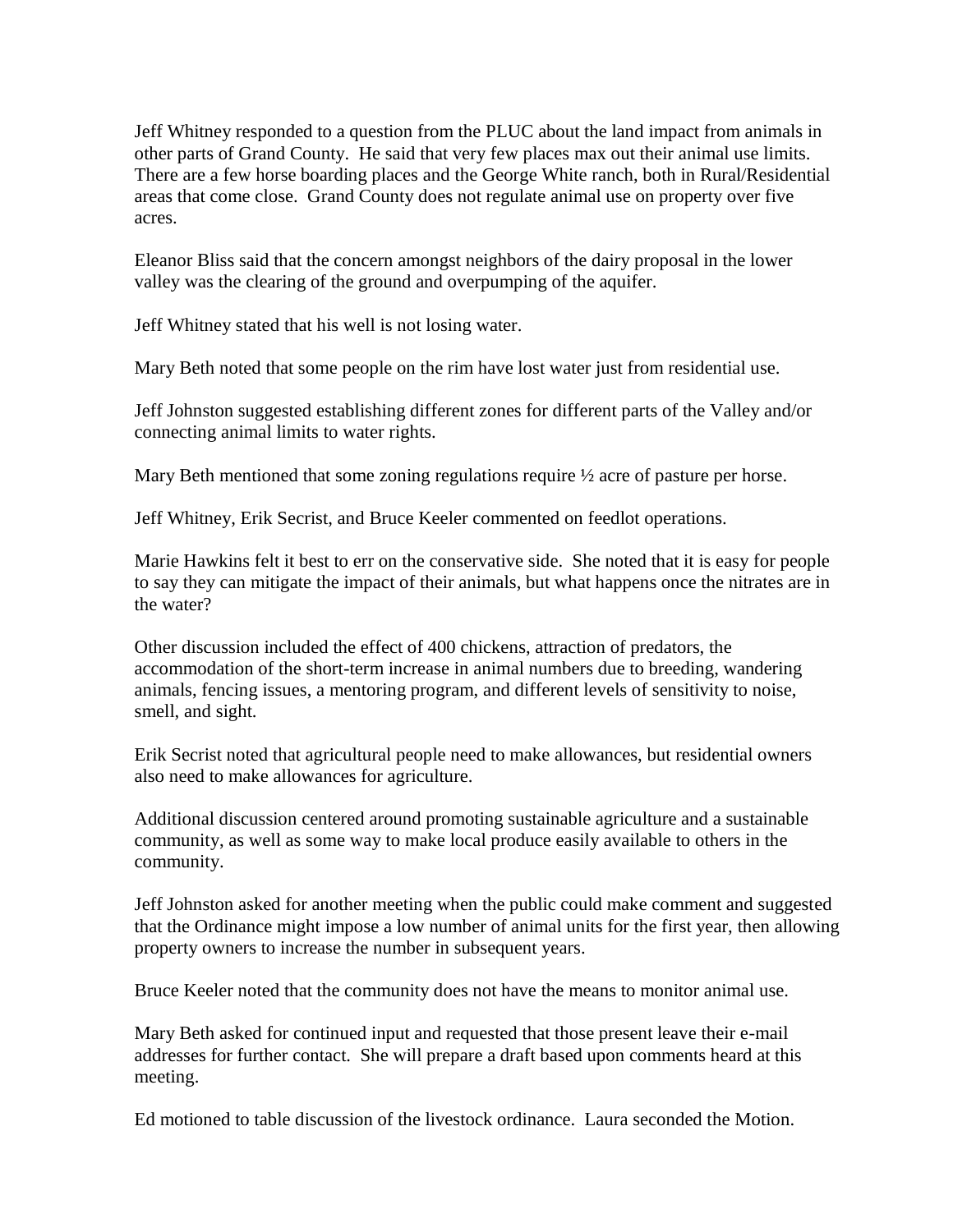Marie, Mary Beth, Eddie, and Laura approved the Motion. The Motion passed unanimously.

# APPROVAL OF MINUTES

3. Regular Meeting June 2, 2010

Marie motioned to table approval of the Minutes until a quorum of those present were in attendance. Laura seconded the Motion. Marie, Mary Beth, and Laura approved the Motion. Eddie abstained. The Motion passes with three in favor and one abstaining.

# REPORTS

4. Town Council Meeting – Chair.

Mary Beth reported that amendments to Ordinance 85-3 were passed at the last Town Council Meeting. Changes made by the Town Council and the PLUC at the joint workshop were included.

The Town Council has asked the PLUC to:

- (1) create a municipal zone for the town lot which would allow the Town to exceed
- the 7,000 S.F. limit on building by 2,500 S.F. See Item 7.
- (2) consider a mining policy for Castle Valley. See Item 8.
- 5. Phone conversation with David Church PLUC Chair.

Mary Beth learned from David Church that a single document Land Use Code including all the Town's separate land use ordinances is allowed by State law to be published for the public. However, each Ordinance still needs to be on the books separately. As a result, she has removed some of the Ordinances from the revised draft of Ordinance 85-3 which will be reviewed under Item 9. References to other Ordinances have been retained in the draft for referral purposes.

David Church also informed her that a nonconforming structure designation passes with the land, as long as the structure has not been abandoned or unused for one year or more. This does not apply to legal structures. A nonconforming use designation lapses after one year of non-use.

According to David Church, public buildings are not a conditional use. They must adhere to the Town's zoning requirements. However, the zoning for the Town Lot can be changed.

5. Building Permit Agent.

A building permit for a mechanical building was issued to Lot #73 and a building permit for a roof over two decks was issued to Lot #230. PLUC members asked Faylene to calculate the total square footage built and to be built on Lot #230 and report to PLUC members by email. One routine CUP was approved.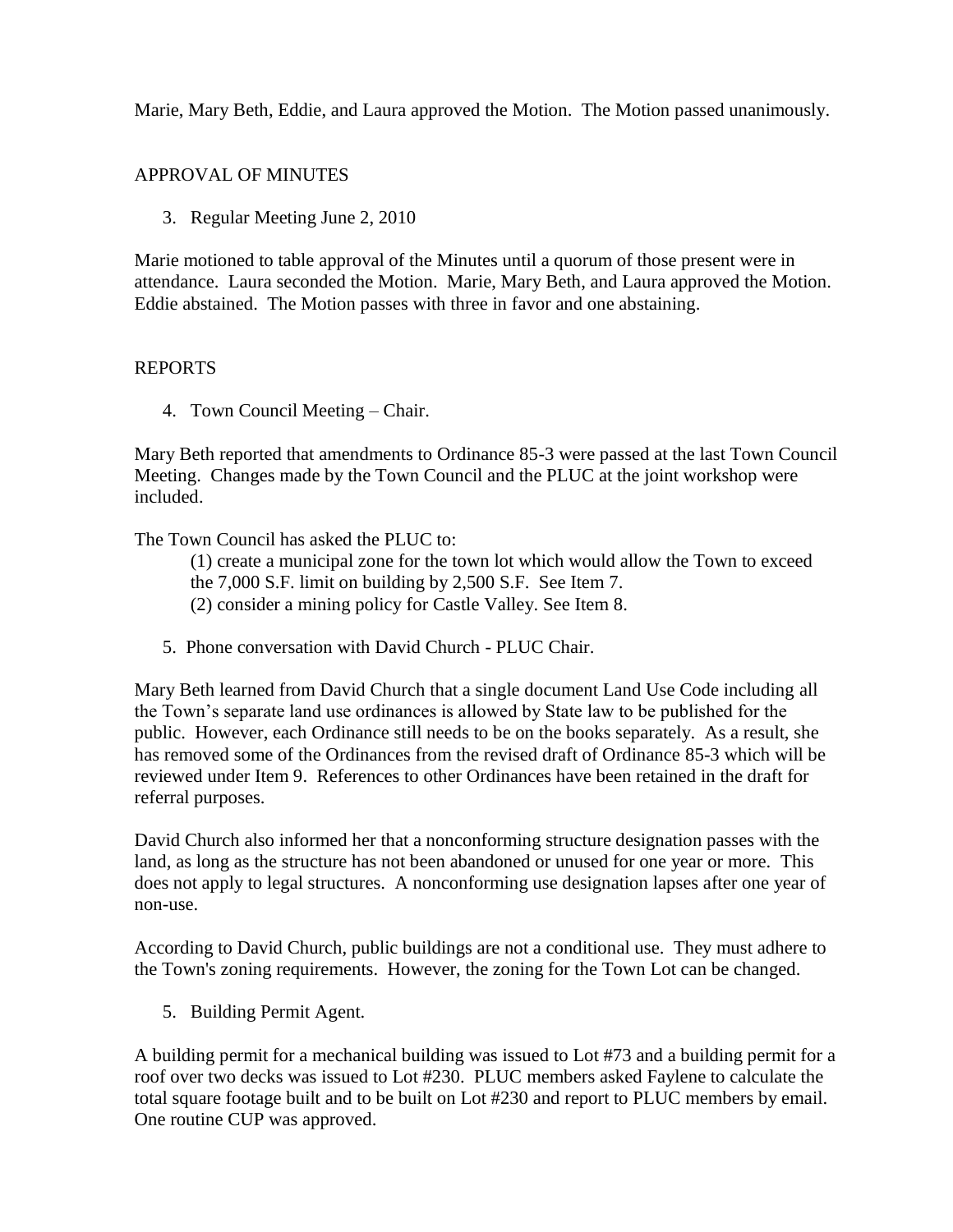# NEW BUSINESS

7. Discussion and possible action re: creating a municipal zone for the town lot.

The Road Committee has asked that the PLUC explore a zoning change for the Town Lot to allow them to exceed the square footage limits on the lot. The Road Department wants to build an equipment shed for winter maintenance. The two buildings currently on the lot have a combined square footage of about 5800 S.F. The Town has asked for an allowance of 9500 S.F. Mary Beth has not found any reference to municipal zones. In most places, public buildings are located in commercial zones and are required to meet local zoning requirements. Mary Beth will talk to Dave Erley about contacting Gerry Kinghorn regarding possible zoning designations.

Eddie questioned whether this decision should be based on one year of harsh weather and felt it very important to get public input before making a decision.

Marie wondered whether the Town could buy or lease a vacant lot for the road shed, but Mary Beth reported that no portion of a lot without a residence can be leased.

Members discussed alternative options, including a conditional use permit, a variance, and building on the land that Fire Station #1 occupies. Mary Beth reported that Dave Erley had talked with David Church, who said that a CUP was not possible in this situation. According to state law, a variance would not apply in this case. The use of the fire station land on the Loop Road would depend upon the Castle Valley Fire Department's ability to buy the land through a CIB grant and allowing the road equipment to use Shafer Lane. Mary Beth will ask the Road Department about the possibility of putting the road shed on the Fire Station lot.

Members agreed to ask Dave Erley to talk with Gerry Kinghorn about rezoning the Town Lot.

Eddie motioned to table Item 7. Marie seconded the Motion. Marie, Mary Beth, Eddie, and Laura approved the Motion. The Motion passed unanimously.

# OLD BUSINESS

8. Discussion and possible action re: reviewing and amending Ordinance 96-1: Watershed Protection Ordinance (tabled).

Eddie motioned to untable Item 8. Laura seconded the Motion. Marie, Mary Beth, Eddie, and Laura approved the Motion. The Motion passed unanimously.

Mary Beth reported that the Town Council had asked the PLUC to consider the Town's policy on mining. Russ, from the Bureau of Land Management office, sent a letter (presented at the June 2, 2010, PLUC Meeting) to the Town asking about its restrictions on mining. Dave would like to see Castle Valley's mining policy updated by the time the land swap takes place at the end of this year.